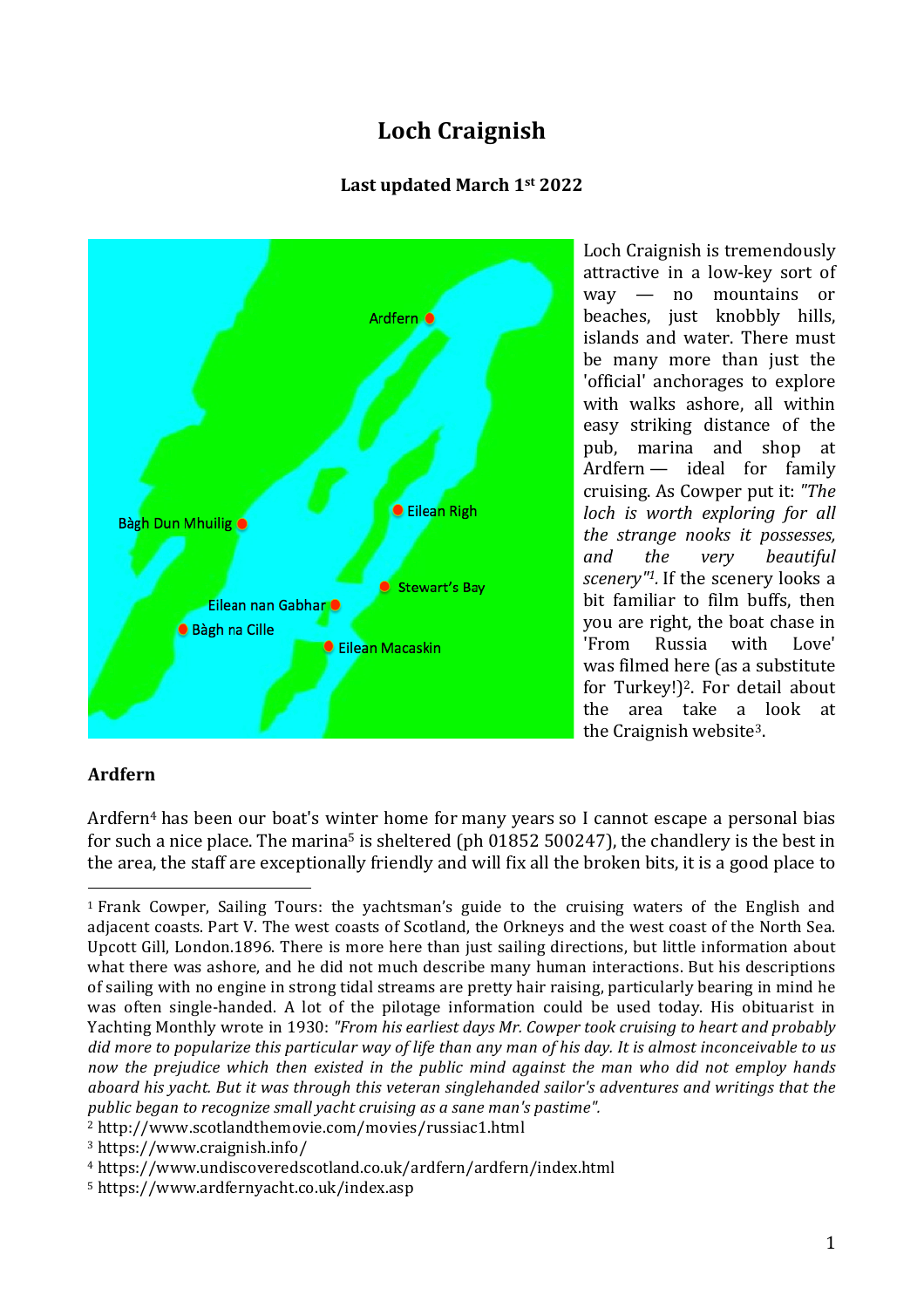leave a boat for a bit, and the countryside around is Argyll at its knobbly best. Of course it is quite a way up Loch Craignish and not a place to escape from people in the height of summer, but there are compensations as well as the marina facilities: the pub, Lucy's café, the shop, and the walks.

Out of the marina to the left you get to an extremely well-stocked shop in a couple of minutes. You can pre-order your provisions if you give them a bit of warning (ph 01852 500298). In another few minutes you get to the Galley of Lorne, <sup>6</sup> a hotel and pub which has a cosy bar with open fires, and meals (by no means cheap). You can choose from the same menu in the rather large and wide-open restaurant (the view is good if you get a table by the window). A big plus is that they pride themselves in always having several real ales, and they really do, as well as the stuff that froths and bubbles out of taps (ph 01852 500284). Lucy's café7, opposite the pub, opened in the middle of the 2020 pandemic, is now getting going, with very good reports. Wholesome food, delicious cakes, closed in the evenings (ph 01852 500781). Just past the Galley you will find the early 19th century parish church<sup>8</sup>, a bit dilapidated on the outside with a couple of curious painted walls to give the impression of windows, the inside is plain and serene. The painted woodwork gives a charming sense of airiness.

If you turn right out of the marina you get to the village hall<sup>9</sup> in about 10 minutes, opened in 2005 after years of fund-raising. It hosts many activities so check their website to see what is on when you are around.

A nice easy walk is to turn right just after the primary school and keep going up the hill and on until eventually you go down a hill and get to Craobh Haven. Then walk back again.

## **Bàgh na Cille**

Just a bay, useful in a westerly wind, but nothing particular ashore despite the name suggesting there might be an old chapel somewhere.

## **Bàgh Dun Mhuilig**

Not an official anchorage, but easy to anchor off the old shed in quiet conditions, but watch out for the seagrass restoration project in the shallow water, fortunately too shallow for anchoring10. Visible on the hill just up from the anchorage, you will see the old parish church of Kilmarie (or is it Kilmorie?)<sup>11</sup>. Wander up and take a look both at the view up and down the loch, and at the early 13th century chapel. Some restoration work was done here in the 19th and early 20th centuries, and later still the 14th and 15th century graveslabs were moved into the chapel under a cover at the west end. The chapel was abandoned in the late 17th century when the parishioners went off to worship in Ardfern on the site of the church that was later

 

<sup>6</sup> https://www.galleyoflorne.co.uk/

<sup>7</sup> https://www.facebook.com/lucysardfern/

<sup>8</sup>https://www.undiscoveredscotland.co.uk/ardfern/craignishparishchurch/index.html

<sup>9</sup> https://www.craignish.org.uk/cvh/

<sup>10</sup> https://www.seawilding.org/seagrass-project

<sup>11</sup> https://canmore.org.uk/site/22581/craignish-old-parish-church